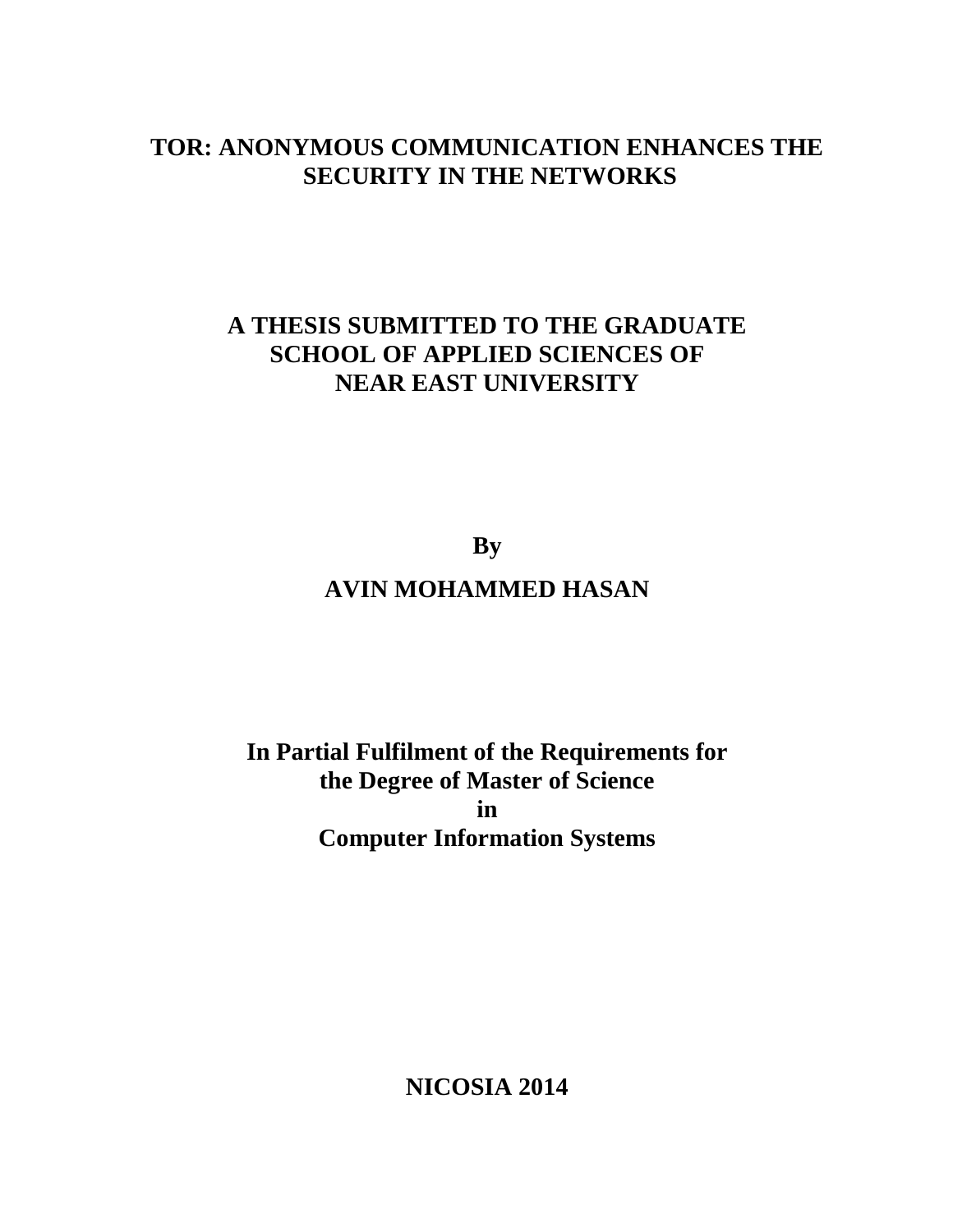## **ABSTRACT**

Computer security has become one of the most important topics in everyday internet use. There are many domestic, industrial, and military applications where it may be necessary to hide information while working on the internet. The aim of the research in this thesis is to establish a connection between the client and the server machines in such a way that the identity of the client shall not be revealed to the server. This is accomplished by making use of the TOR software at the client side. The real aim in this thesis is to investigate and compare the time which is needed to arrive the data from a source to a destination by using TOR software package. The investigation is carried out both with and without using the TOR software. The TOR software establishes a connection which ensures that the communication channel is established to the server through a network of relays, so that the actual client IP address will be hidden and the connection will be anonymous. The results indicated that sending data by TOR requires more time than sending the data without using TOR. Although TOR gives high security and hides the details of the sender it slows down the data transmission.

**Keywords**: TOR, network, anonymous, privacy, browser, Wireshark.